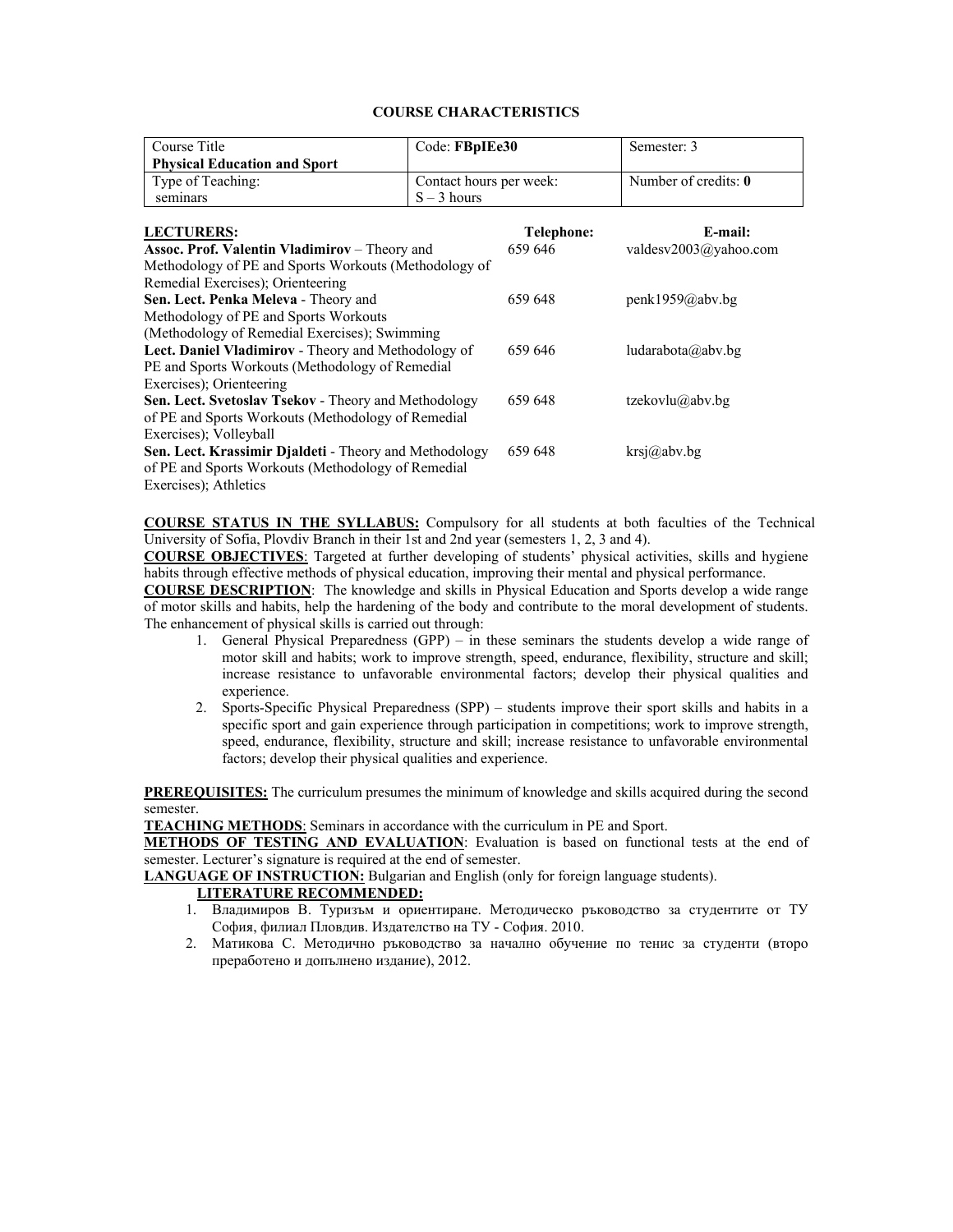| Name of the course           | Code: BpIEe46                | Semester: 5          |
|------------------------------|------------------------------|----------------------|
| <b>Computer-aided Design</b> |                              |                      |
| Type of teaching:            | Lessons per week:            | Number of credits: 5 |
| Lectures and laboratory work | $L - 2$ hours; LW $- 1$ hour |                      |
| Course work                  |                              |                      |

### **LECTURER**:

Assoc. Prof. Eng. Hristian Panayotov, PhD (FME-Plovdiv), tel.:032/659 518, e-mail: hristian@tu-plovdiv.bg Technical University of Sofia, Plovdiv Branch

**COURSE STATUS IN THE CURRICULUM**: Compulsory basic course in the curriculum for BEng in Industrial Engineering, at the Faculty of Electronics and Automatics - Plovdiv.

**AIMS AND OBJECTIVES OF THE COURSE:** To provide the bachelor degree students with basic knowledge and practical skills of Computer-aided Design (CAD) systems. The course gives knowledge about principles of creating 3D models and their application in engineering documentation and other engineering activities in virtual environment.

**DESCRIPTION OF THE COURSE:** The main topics concern: General review of CAD systems applications, design software and main features, types of geometric models, creating and applications, feature based parametric models – basic features, plane sketches – constrains and dimensioning, degrees of freedom, 3D features, types, creating and interaction, assemblies – 3D constrains and degrees of freedom. Basics of computer-aided engineering analysis.

**PREREQUISITES:** Mathematics, Informatics, Applied geometry and engineering drafting, Machine elements, Structural mechanics.

**TEACHING METHODS**: Lectures, using slides, case studies, and computer generated presentations, laboratory exercises based on actual design and problems solving with CAD applications.

**METHOD OF ASSESSMENT:** Constant knowledge monitoring by tests, laboratory exercises and course work. Two test during the semester: theoretical (weight coefficient 0.33), practical (weight coefficient 0.33) and a course work (weight coefficient 0.33).

### **INSTRUCTION LANGUAGE:** English

### **BIBLIOGRAPHY:**

1. Farid M. Amirouche, Principles of Computer Aided Design and Manufacturing  $(2^{nd}$ Edition), Prentice Hall; 2 edition (January 22, 2004), ISBN-10: 0130646318, ISBN-13:978-0130646316, 510 p.

2. Anupam Saxena , Birendra Sahay, Computer Aided Engineering Design, Springer; Softcover reprint of hardcover 1st ed. 2005 edition (November 23,2010), ISBN-10: 9048166799, ISBN-13: 978-9048166794, 426 p.

3. SolidWorks Tutorials, https://www.solidworks.com/sw/resources/solidworkstutorials.htm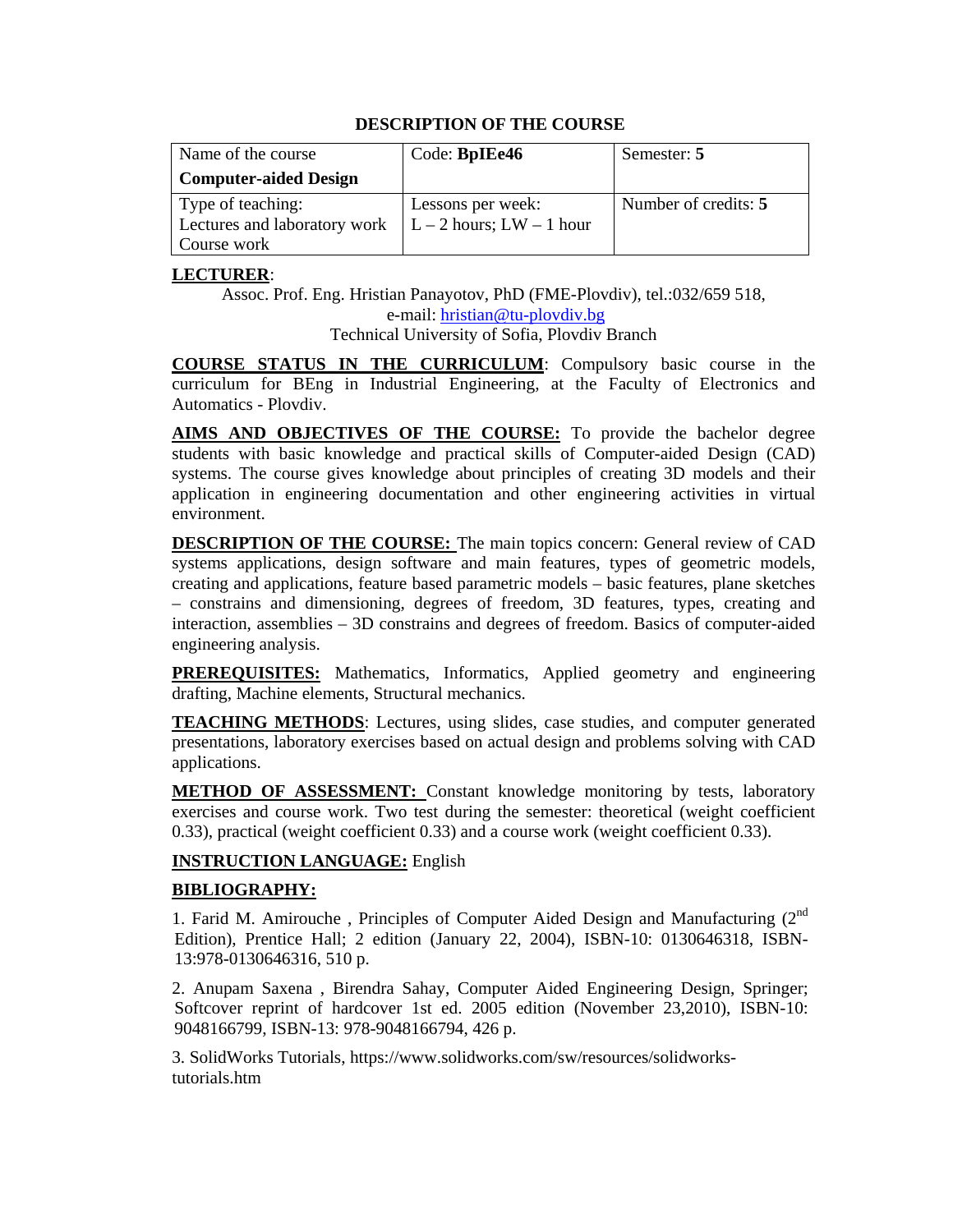| Name of the course                                 | Code: BpIEe47               | Semester: 5          |
|----------------------------------------------------|-----------------------------|----------------------|
| <b>Industrial Manufacturing</b>                    |                             |                      |
| Systems - I                                        |                             |                      |
| Type of teaching: Lectures and   Lessons per week: |                             | Number of credits: 5 |
| <b>Tutorials</b>                                   | $L - 2$ hours; $T - 1$ hour |                      |
| Course work                                        |                             |                      |

# **LECTURER**:

Assoc. Prof. Dr. Iliya Angelov Chetrokov, Eng. (Faculty of Mechanical Engineering), tel: 659 616; e-mail: chetrokov@tu-plovdiv.bg TU-Sofia, Plovdiv Branch,

**COURSE STATUS IN THE CURRICULUM**: Compulsory for the students from Industrial Engineering BEng programme of the English Language of Faculty of Electronics and Automation, FEA **AIMS AND OBJECTIVES OF THE COURSE:** To ensure theoretical knowledge and practical skills, necessary for the understanding and implementation of contemporary manufacturing processes and the setting up of manufacturing systems. Special attention is paid to the including of the latest achievements of production automation for manufacturing system purposes. A course work is also included in the study with the aim to make the students use the theoretical knowledge for developing concrete technological and design solutions.

**DESCRIPTION OF THE COURSE:** The main topics concern: Metal cutting. Turning and related operations. Milling. Abrasive Machining processes. Broaching. Gear manufacturing. Jigs and fixtures. Special machining processes. Numerical control. Production operations and automation strategies. Production economics. Detroit-type automation. Assembly lines and line balancing. Automated assembly systems.

**PREREQUISITES:** Introduction to Manufacturing and Industrial Practice, Material Science, Strength of Materials.

**TEACHING METHODS**: Lectures, using slides, course work preparation and defence.

**METHOD OF ASSESSMENT**: Assessment at the end of the 5-th term. **INSTRUCTION LANGUAGE**: English.

**BIBLIOGRAPHY**: 1. Groover M. P. Fundamentals of Modern Manufacturing: Materials, Processes, and Systems, 4th Edition, Wiley and Sons 2010;

- 2. Kalpakjan, S., St. Schmid, C. Kok, Manufacturing, Engineering and Technology, 2009;
- 3. Niebel B. Modern Manufacturing Processes Engineering, McGraw-Hill Book Company, 1989;
- 4. Amstead D., Ostwald P., Begeman M., Manufacturing Processes, Wiley and Sons, 1989;
- 5. Wakil S., Processes and Design for Manufacturing, Prentice Hall International, 1991;
- 6. Lindberg R. A. Processes and Materials of Manufacturing, Allyn and Bacon, 1990;
- 7. Groover, M. Automation, Production Systems and CIM. Prentice Hall International Inc., 1987;
- 8. Wo, B. Manufacturing System Design and Analysis. Chapman & Hall, 1992;
- 9. Lentz Jr., K. Design of Automatic Machinery. Van Nostrand Reinhold Co., 1985.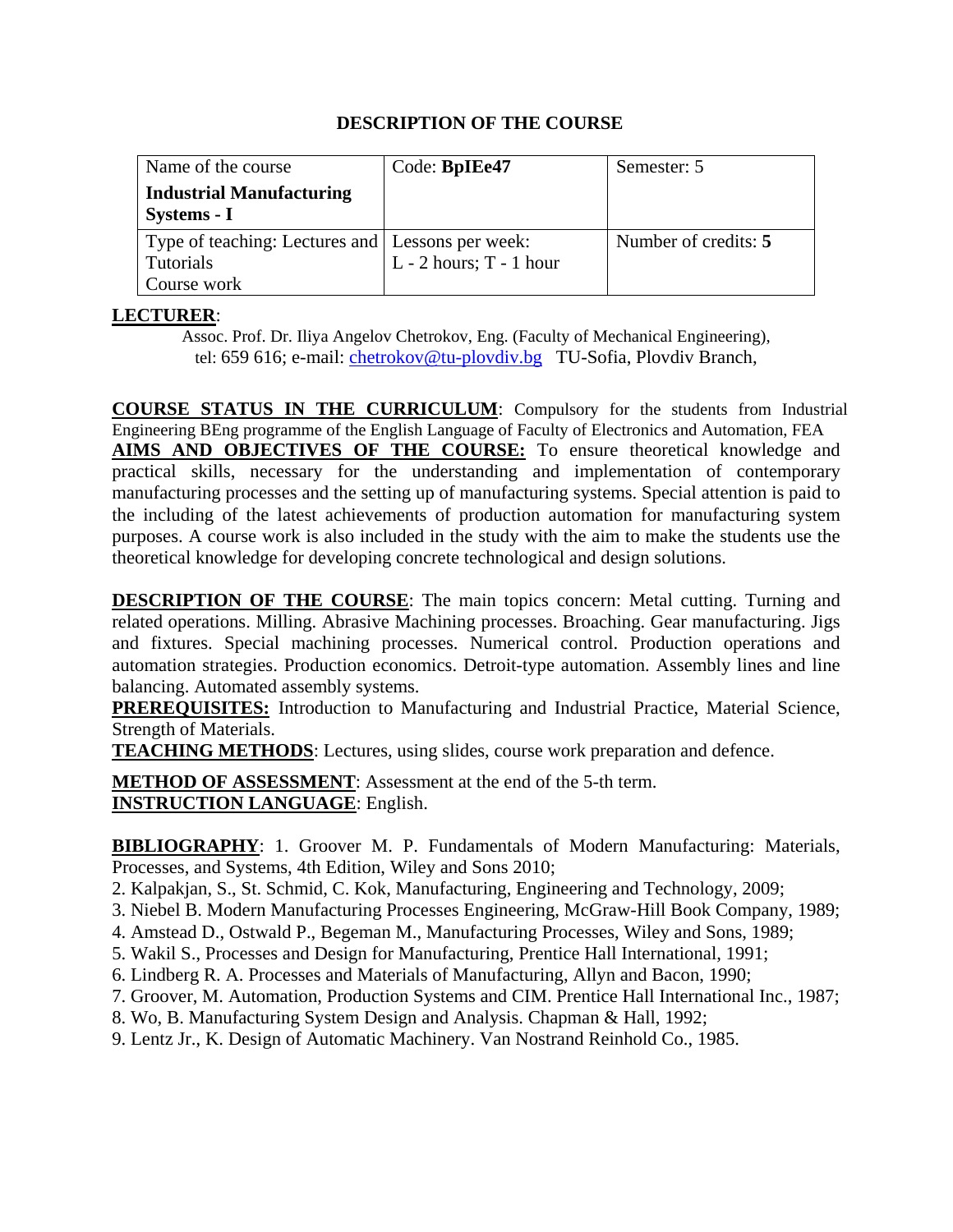| Course title: Measurement | Code: BpIEe49   | Semester: 5          |
|---------------------------|-----------------|----------------------|
| <b>Systems</b>            |                 |                      |
| Type of teaching:         | Hours per week: | number of credits: 5 |
| Lectures                  | $L - 2$ hours;  |                      |
| Laboratory exercises      | $LE - 2 hours.$ |                      |

**LECTURER**: Associate Prof. **Vania Io. Rangelova** Department "Electrical engineering", tel 0895 587 596, email: vaniarangelova@tu-plovdiv.bg, Technical University of Sofia, Branch Plovdiv; Associate prof. **Margarita Deneva**, Dept. "Optoelectronics and Lasers", tel. 0895 587 439, e-mail: mar.deneva@abv.bg, Technical Univercity of Sofia, Branch Plovdiv

**COURSE STATUS IN THE CURRICULUM:** Compulsory for the students from the specialty Industrial Engineering BEng programme of the Faculty of Electronics and Automation.

**AIMS AND OBJECTIVES OF THE COURSE:** To provide the students knowledge in principles and realization of the measuring systems, the application of various techniques for measurements and the improvement of the measurement systems (their metrological characteristics) as well as knowledge in basic mechanical, electronic and optical instruments and their application in the engineering metrology. At the end of the course the student will: use the basic terms in the measurement systems and some practical important approaches for actual measurement systems for various quantities; will define basic concepts, quantities, indicators and dependences in the theory of errors and will model them; will compare the accuracy and the safety for various technical realizations in the measurement systems; will solve task on metrological security of the production.

**DESCRIPTION OF THE COURSE:** The course is divided at two major parts. **The first one** is constructed from 4 modules. They discuss generally: Measuring systems – designation and structure. Static characteristics and generalized model of the system's elements. Dynamic characteristics and dynamic errors. Processing results from repetitive measurements. Accuracy of measurement systems in stationary mode. Opportunities to reduce errors. Load effect in measurement systems. Signals and noise. Methods for decreasing the errors due to the noise and ambient factors. Signal conditioning elements. **The second part** of the course concerns specialized measurement systems for precise measurements of geometrical sizes, measurements in mechanics – forces, intensity of sound field, measurements in optics – energetical and spectral characteristics of optical fields, introduction into applied measurements in radioactivity.

**PREREQUISITES:** Physics, Mathematics, Electrical engineering, Electronics, Computing, Measurement and instrumentation.

**TEACHING METHODS:** Lectures, using transparences and video, case studies, laboratory from laboratory manual, work in teams, protocols preparation and defense.

**METHOD OF ASSESSMENT:** Two-hour assessment and solving 6 tasks at the end of the semester (80%) plus laboratories (20%).

### **INSTRUCTIONAL LANGUAGE:** English.

### **BIBLIOGRAPHY:**

1. John Bentley. Principles of Measurement Systems, Longman, Scientific @ Technical. 1992;

2. Doebelin E.O. Measurement Systems, Application and Design, IV edition, McGraw-Hill Publishing Company, 1990, ISBN 0-07-017338-9;

3. Galyer J. F.W., C. R. Shotbolt, Metrology for Engineers., Cassel Publishers Limited, London, 1990, ISBN 0-304-31844-2;

4. Anthony D. M. Engineering metrology. Pergamon Press, Oxford, 1992.

5. M. Deneva, M. Nenchev, "Laser radiation in presentation for engineers and practicias", "Intelexpert'94" and TU-Sofia, Branch Plovdiv 2013-2015 г.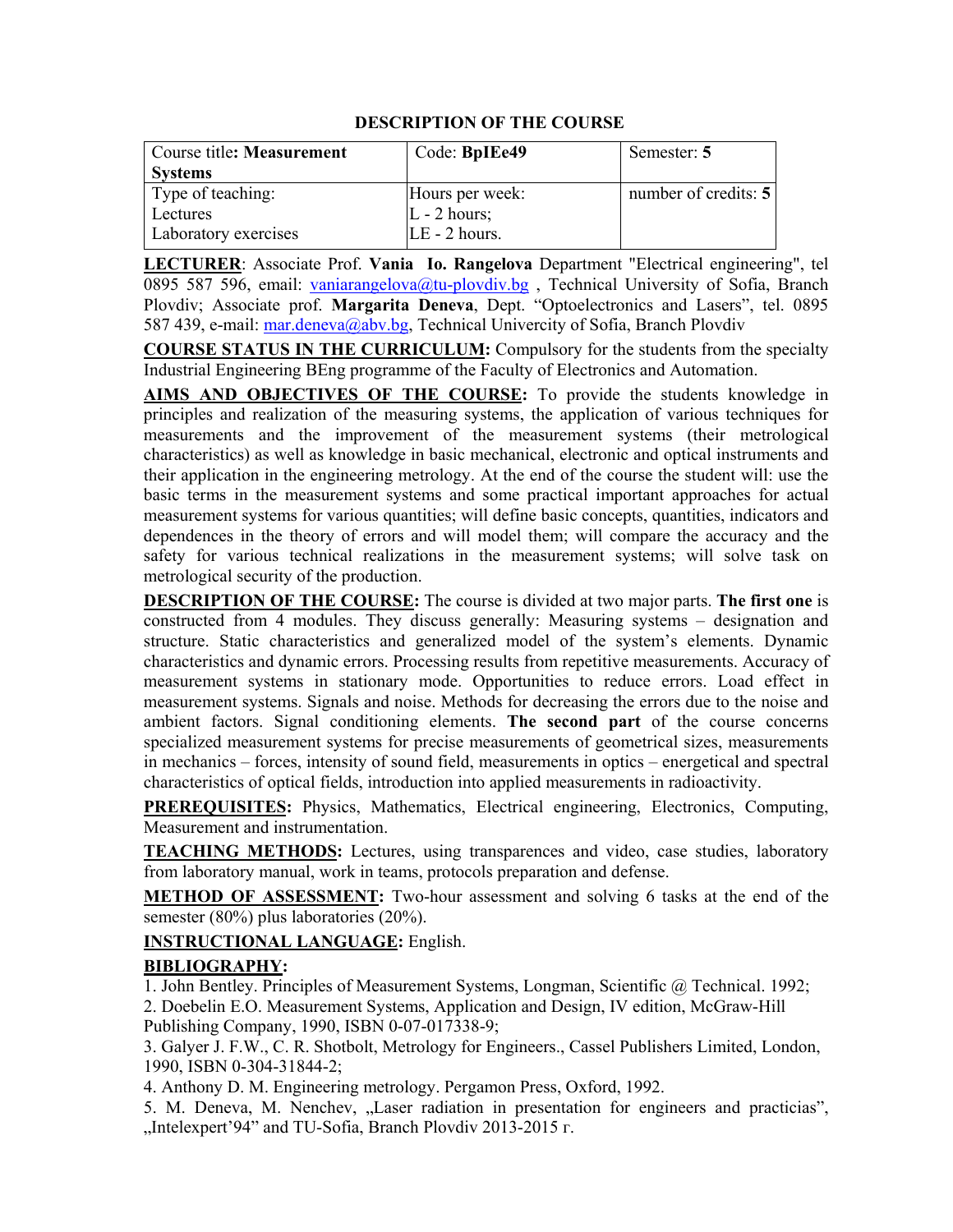| Name of the course                               | Code: <b>BpIEe50</b>        | Semester: 6          |
|--------------------------------------------------|-----------------------------|----------------------|
| <b>Industrial Manufacturing</b>                  |                             |                      |
| Systems - II                                     |                             |                      |
| Type of teaching: Lectures and Lessons per week: |                             | Number of credits: 5 |
| laboratory work; Tutorials                       | $L - 2$ hours; LW - 1 hour; |                      |
|                                                  | $T - 1$ hours               |                      |

# **LECTURER**:

Assoc. Prof. Dr. Iliya Angelov Chetrokov, Eng. (Faculty of Mechanical Engineering), tel: 659 616; e-mail: chetrokov@tu-plovdiv.bg TU-Sofia, Plovdiv Branch,

**COURSE STATUS IN THE CURRICULUM**: Compulsory for the students from Industrial Engineering BEng programme of the English Language of Faculty of Electronics and Automation, FEA.

**AIMS AND OBJECTIVES OF THE COURSE:** To ensure the knowledge and tools that are necessary for the design and implementation of contemporary industrial manufacturing systems. Special attention is paid to the different subsystems and elements as well as to the control of the automated manufacturing systems. The course material is illustrated with examples of the recent achievements of production system automation and CIM and their requirements.

**DESCRIPTION OF THE COURSE:** Main course topics: Introduction to the manufacturing systems; Interaction and interdependence between the product design and the manufacturing process; Technical resources for manufacturing; Design and structuring of manufacturing systems; Subsystems' analysis; Elements of the manufacturing systems; Levels of automation and related control requirements; Studies of examples to illustrate the components' base for the manufacturing systems; Systematic approach to the manufacturing systems; System concepts, examples, communication and control; Concurrent engineering; Examples for automated manufacturing systems of leading and home companies; Social-economic and environmental aspects from the implementation of manufacturing systems.

**PREREQUISITES:** Introduction to Manufacturing and Workshop Practice, Industrial Manufacturing Systems – I.

**TEACHING METHODS**: Lectures, using video materials, case studies, laboratory and tutorial work, problem solving, personal assignments and presentations.

**METHOD OF ASSESSMENT**: Mid-term test and exam at the end of semester (80%), tutorial work (20%).

**INSTRUCTION LANGUAGE**: English.

**BIBLIOGRAPHY**: 1. Groover M. P. Fundamentals of Modern Manufacturing: Materials, Processes, and Systems, 4th Edition, Wiley and Sons 2010.

2. Groover, M., E. Zimmers, CAD/CAM Computer Aided Design and Manufacturing, Prentice Hall International, 1984;

3. Mitchell., F., Systems. An Introduction to Computer Integrated Manufacturing, Prentice Hall International, 1991;

4. Shah, J., M. Mantyla. Parametric and feature Based CAD/CAM. John Wiley and Sons, 1996;

5. Groover, M., Automation, Production Systems and CIM, Prentice Hall International, 1987;

6. Krafter, R., T. Cheniewski, M. Negiu. Robotic Engineering, Prentice Hall International, 1989;

7. Groover, M. Automation, Production Systems and CIM. Prentice Hall International, 1987;

8. Jackson, P., Introduction to Expert Systems. Addison Wesley. 1990.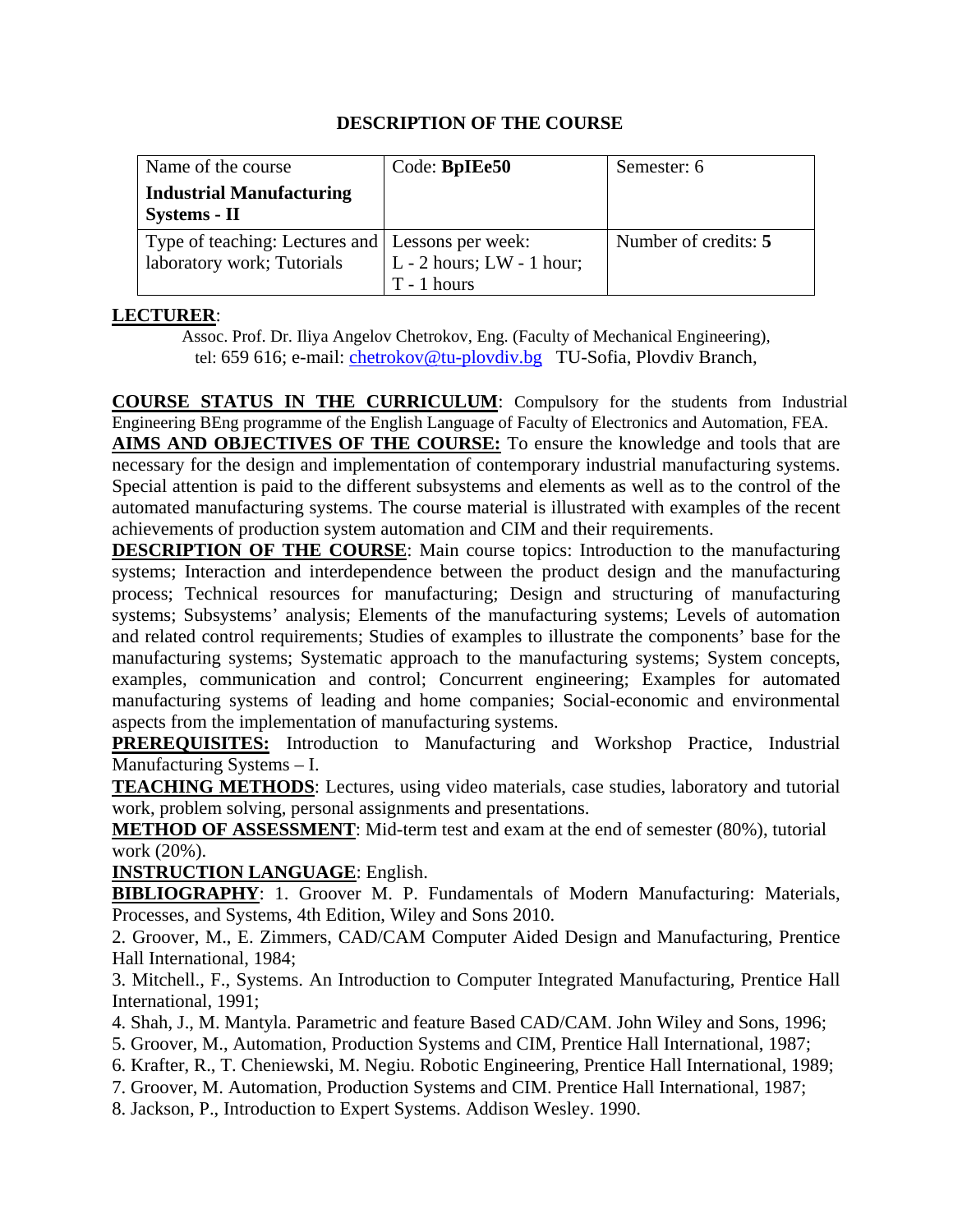| Name of the course                               | Code: BpIEe54                | Semester: 6          |
|--------------------------------------------------|------------------------------|----------------------|
| <b>Manufacturing Design I</b>                    |                              |                      |
| Type of teaching: Lectures and Lessons per week: |                              | Number of credits: 5 |
| laboratory work, and Course                      | $L - 2$ hours; $LW - 1$ hour |                      |
| project                                          | $CP-2.1h$ . / student        |                      |

## **LECTURER**:

Assoc. Prof. Dr. Iliya Angelov Chetrokov, Eng. (Faculty of Mechanical Engineering), tel: 659 616; e-mail: chetrokov@tu-plovdiv.bg TU-Sofia, Plovdiv Branch,

**COURSE STATUS IN THE CURRICULUM**: Compulsory for the students from Industrial Engineering BEng programme of the English Language

**AIMS AND OBJECTIVES OF THE COURSE:** To provide understanding on the essentials for the product development with due consideration of design procedures and methods. This type of study will enable students to handle both upstream issues related to marketing, finance, customers, and company, and downstream issues related to manufacturing, operation, service and disposal at the design stage. An emphasis is placed upon project management and practice of engineering design.

**DESCRIPTION OF THE COURSE**: The main topics concern: systematic approach to design; design for manufacturе; technical aspects of product and system design; design planning methods and optimization; material selection; analysis and calculations; manufacturing design – case study.

**PREREQUISITES:** Physics, Mechanics; Applied Geometry and Engineering Graphics; Materials Science; Strength of Materials; CAD; Industrial Manufacturing Systems;

**TEACHING METHODS**: Lectures, laboratory work (defence of protocols) and group course project with а public defence.

**METHOD OF ASSESSMENT**: A two-hours assessment at the end of semester - 70%, laboratory work –  $30\%$ . Group project –  $100\%$ .

### **INSTRUCTION LANGUAGE**: English.

**BIBLIOGRAPHY**: 1. Dimitrov L. Principles of Mechanical Engineering Design, Heron Press, Sofia, 2009. 2. Dimitrov L., et all. Design of Machine Elements. Laboratory work. Heron Press, Sofia, 2011. 3. Budinas R., J.K.Nisbett. Shigley's Mechanical Engineering Design, 10th ed., McGraw Hill, 2015. 4. Otto K.N., L. Kristen. Product Design: Techniques in Reverse Engineering and New Product Development. Prentice Hall, 2001. 5. Boothroyd G., P. Dewhurst. Product Design for Manufacturing and Assembly. M.Dekver 2004. 6. Orshansky M., S. R. Nassif, and D. Boning. Design for Manufacturability and Statistical Design. A Constructive Approach. Springer, 2009. 7. Whitney, D.E. Mechanical assemblies: their design, manufacture, and role in product development, Oxford Press, 2010.